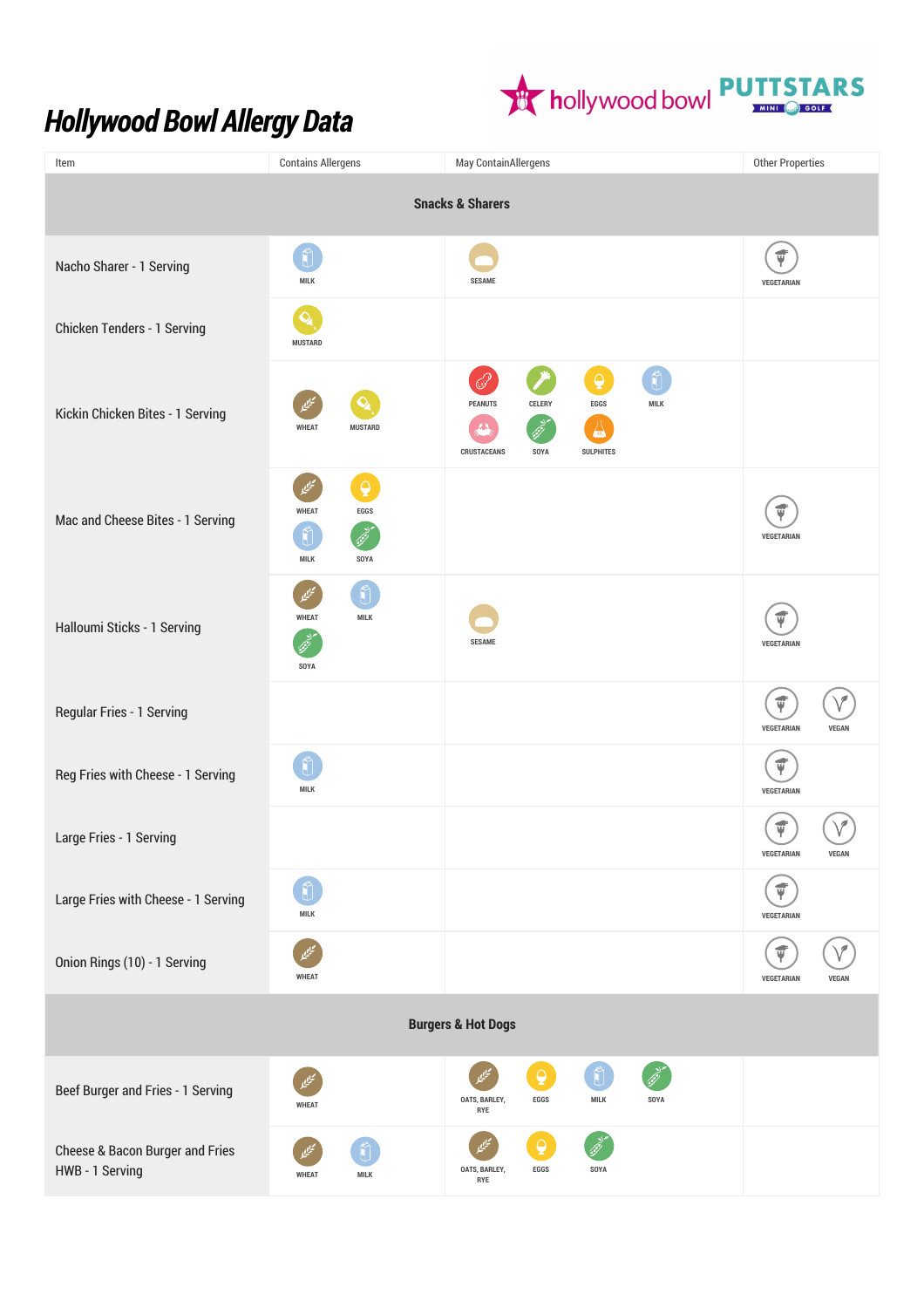| Bacon Burger and Fries - 1 Serving                | <b>WHEAT</b>                                                      | △<br>OATS, BARLEY,<br>EGGS<br>MILK<br>SOYA<br>RYE                                                                                                              |                                 |
|---------------------------------------------------|-------------------------------------------------------------------|----------------------------------------------------------------------------------------------------------------------------------------------------------------|---------------------------------|
| Cheese Burger and Fries - 1 Serving               | <b>WHEAT</b><br><b>MILK</b>                                       | $\Omega$<br>OATS, BARLEY,<br>EGGS<br>SOYA<br>RYE                                                                                                               |                                 |
| Chicken Burger and Fries - 1 Serving              | <b>WHEAT</b><br>MILK                                              | $\overline{Q}$<br>OATS, BARLEY,<br>EGGS<br>SOYA<br>RYE                                                                                                         |                                 |
| Vegan Burger and Fries - 1 Serving                | OATS, WHEAT,<br>SOYA<br><b>BARLEY</b>                             | $\mathbf{\Theta}$<br>ł<br>RYE<br>EGGS<br>PECANS,<br><b>MILK</b><br>ALMONDS,<br>CASHEWS,<br>WALNUTS,<br><b>BRAZIL NUTS,</b><br>PISTACHIOS,<br><b>MACADAMIAS</b> | VEGETARIAN<br>VEGAN             |
| Hot Dog and Fries - 1 Serving                     | $\triangle$<br>OATS, WHEAT,<br>EGGS<br><b>BARLEY, RYE</b><br>MILK |                                                                                                                                                                |                                 |
| Add Cheese Slice - 1 Serving                      | <b>MILK</b>                                                       |                                                                                                                                                                | ψ<br>VEGETARIAN                 |
| Add Bacon - 1 Serving                             |                                                                   |                                                                                                                                                                |                                 |
| Add 3 Onion Rings - 1 Serving                     | <b>WHEAT</b>                                                      |                                                                                                                                                                | Ý<br>VEGETARIAN<br><b>VEGAN</b> |
|                                                   |                                                                   | <b>For Kids</b>                                                                                                                                                |                                 |
| Kids Beef Burger and Fries copy - 1<br>Serving    | <b>WHEAT</b><br><b>SESAME</b>                                     |                                                                                                                                                                |                                 |
| Kids Chicken Burger and Fries - 1<br>Serving      | <b>WHEAT</b><br><b>SESAME</b>                                     |                                                                                                                                                                |                                 |
| Kids Chicken Nuggets and Fries - 1<br>Serving     | <b>WHEAT</b>                                                      |                                                                                                                                                                |                                 |
| Kids Chickenless Nuggets and Fries -<br>1 Serving | <b>WHEAT</b>                                                      | <b>MILK</b><br><b>MUSTARD</b>                                                                                                                                  | $\vec{\Psi}$<br>VEGETARIAN      |
| Kids Hot Dog & Fries - 1 Serving                  | <b>WHEAT</b><br>MILK                                              |                                                                                                                                                                |                                 |
| <b>Sweet Treats</b>                               |                                                                   |                                                                                                                                                                |                                 |
| Chocolate Ice Cream - 1 Serving                   | $\overline{\mathbf{Q}}$<br><b>WHEAT</b><br>$EGGS$<br>MILK<br>SOYA |                                                                                                                                                                | Ú<br>VEGETARIAN                 |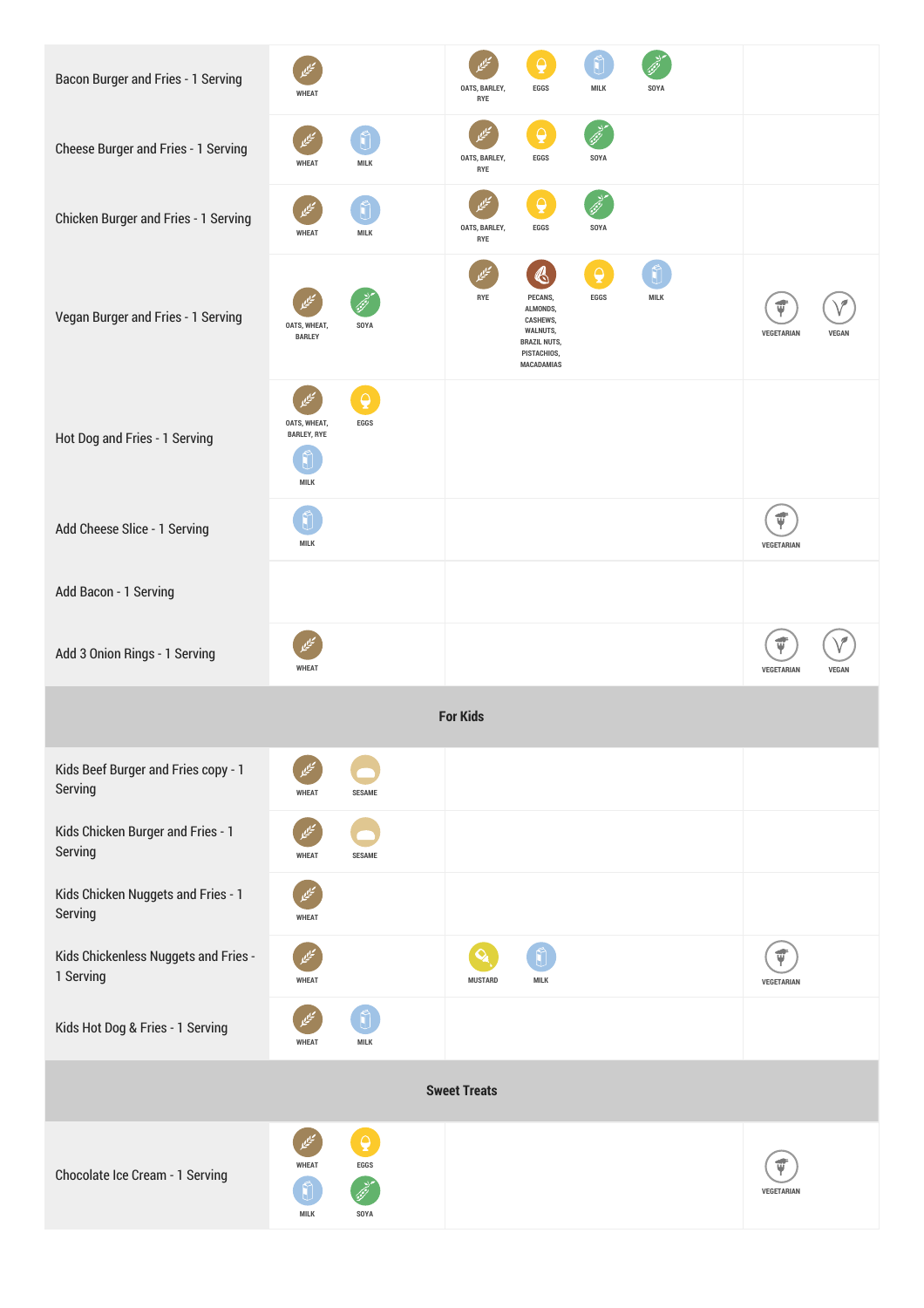| Strawberry Ice Cream - 1 Serving                       | $\Box$<br><b>WHEAT</b><br>EGGS<br>Ũ<br>MILK<br>SOYA              |                                                                   | <b>VEGETARIAN</b>                       |
|--------------------------------------------------------|------------------------------------------------------------------|-------------------------------------------------------------------|-----------------------------------------|
| Ice Cream Vanilla - 1 Serving                          | $\overline{Q}$<br><b>WHEAT</b><br>EGGS<br>MILK<br>SOYA           |                                                                   | Ú<br>VEGETARIAN                         |
| Strawberry Milkshake - 1 Serving                       | MILK                                                             |                                                                   | $\vec{\mathbf{v}}$<br>VEGETARIAN        |
| Salted Caramel Milkshake - 1 Serving                   | MILK                                                             |                                                                   | ť<br>VEGETARIAN                         |
| Vanilla Milkshake - 1 Serving                          | Ũ<br>MILK                                                        |                                                                   | $\vec{\Psi}$<br>VEGETARIAN              |
| Cookies & Cream Milkshake - 1<br>Serving               | MILK                                                             |                                                                   | ť<br><b>VEGETARIAN</b>                  |
| Chocolate Chip Milkshake - 1 Serving                   | <b>MILK</b>                                                      |                                                                   | VEGETARIAN                              |
|                                                        |                                                                  | Halal                                                             |                                         |
| Halal Beef Burger and Fries - 1<br>Serving             | <b>WHEAT</b>                                                     | $\bigcirc$<br>ميي<br>OATS, BARLEY,<br>EGGS<br>MILK<br>SOYA<br>RYE | <b>HALAL</b>                            |
| Halal Beef & Cheese Burger and Fries<br>- 1 Serving    | MILK<br><b>WHEAT</b>                                             | OATS, BARLEY,<br>EGGS<br>SOYA<br>RYE                              | C<br><b>HALAL</b>                       |
| Halal Chicken Burger and Fries - 1<br>Serving          | <b>WHEAT</b><br>SOYA                                             | $\Theta$<br>OATS, BARLEY,<br>EGGS<br><b>MILK</b><br>RYE           | <b>HALAL</b>                            |
| Halal Hot Dog and Fries Adult - 1<br>Serving           | $\overline{\mathbf{Q}}$<br><b>WHEAT</b><br>$EGGS$<br><b>MILK</b> |                                                                   | (*<br><b>HALAL</b>                      |
| Kids Halal Chicken Nuggets and Fries<br>- 1 Serving    | <b>WHEAT</b>                                                     |                                                                   | $\mathfrak{C}$<br>HALAL                 |
| Kids Beef Burger Halal and Fries - 1<br>Serving        | <b>WHEAT</b><br><b>SESAME</b>                                    |                                                                   | ' *<br><b>HALAL</b>                     |
| Kids Cheese/Beef Burger Halal and<br>Fries - 1 Serving | <b>MILK</b><br><b>WHEAT</b><br><b>SESAME</b>                     |                                                                   | $\mathbf{\mathfrak{C}}$<br><b>HALAL</b> |
| Kids Halal Hot Dog & Fries - 1<br>Serving              | MILK<br><b>WHEAT</b>                                             |                                                                   | <b>HALAL</b>                            |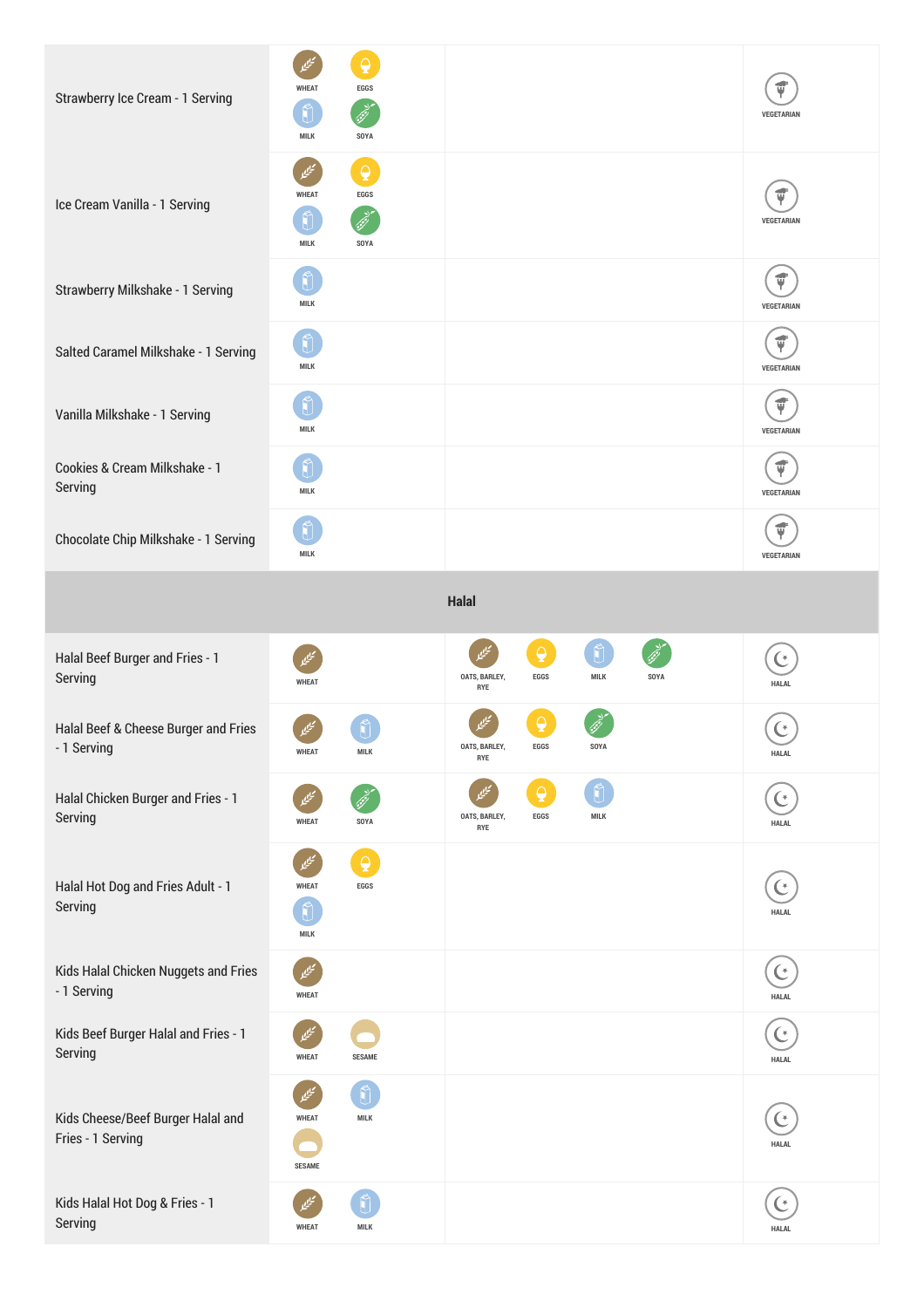## **Snacks and Confectionery**

| Cadbury Crunchie - 1 Serving                             | MILK                                                           |                                                            | ť<br>VEGETARIAN                  |
|----------------------------------------------------------|----------------------------------------------------------------|------------------------------------------------------------|----------------------------------|
| Cadbury Dairy Milk - 1 Serving                           | MILK                                                           | $\mathbb{Q}$<br>تيليما<br><b>WHEAT</b><br><b>TREE NUTS</b> | $\vec{\Psi}$<br>VEGETARIAN       |
| Cadbury Crunchie Rocks - 1 Serving                       | <b>MILK</b><br><b>BARLEY</b>                                   | «<br><b>WHEAT</b><br><b>TREE NUTS</b>                      | $\vec{\bm{\psi}}$<br>VEGETARIAN  |
| <b>Cadbury Dairy Milk Caramel Nibbles -</b><br>1 Serving | MILK                                                           | <b>TREE NUTS</b>                                           | $\vec{\mathbf{v}}$<br>VEGETARIAN |
| Cadbury Dairy Milk Giant Buttons - 1<br>Serving          | Ũ<br>MILK                                                      |                                                            | $\vec{\Psi}$<br>VEGETARIAN       |
| Cadbury Twirl Bites - 1 Serving                          | <b>MILK</b>                                                    |                                                            | $\vec{v}$<br>VEGETARIAN          |
| Oreo Snack Pack - 1 Serving                              | <b>WHEAT</b><br>SOYA                                           | <b>MILK</b>                                                | ψ<br>VEGETARIAN                  |
| Cadbury Mini Fingers - 1 Serving                         | ñ<br>تنكي<br><b>WHEAT</b><br><b>MILK</b>                       | $\clubsuit$<br><b>TREE NUTS</b>                            | $\vec{\Psi}$<br>VEGETARIAN       |
| Cadbury Snack Shortcake - 1 Serving                      | <b>MILK</b><br><b>WHEAT</b>                                    | <b>TREE NUTS</b>                                           | ψ<br>VEGETARIAN                  |
| Cadbury Twirl - 1 Serving                                | <b>MILK</b>                                                    |                                                            | $\vec{\Psi}$<br>VEGETARIAN       |
| Belvita Breakfast Biscuit Choc Chip -<br>1 Serving       | <b>MILK</b><br>OATS, WHEAT,<br><b>BARLEY</b><br>SOYA           |                                                            | Ψ<br><b>VEGETARIAN</b>           |
| Belvita Breakfast Biscuit Honey &<br>Nut - 1 Serving     | <b>HAZELNUTS</b><br>OATS, WHEAT,<br><b>BARLEY, RYE</b><br>SOYA | <b>MILK</b><br><b>EGGS</b>                                 | ť<br><b>VEGETARIAN</b>           |
| Harribo Starmix Bag - 1 Serving                          |                                                                |                                                            |                                  |
| Harribo Supermix Bag - 1 Serving                         |                                                                |                                                            |                                  |
| Harribo Tangfastic Bag - 1 Serving                       |                                                                |                                                            |                                  |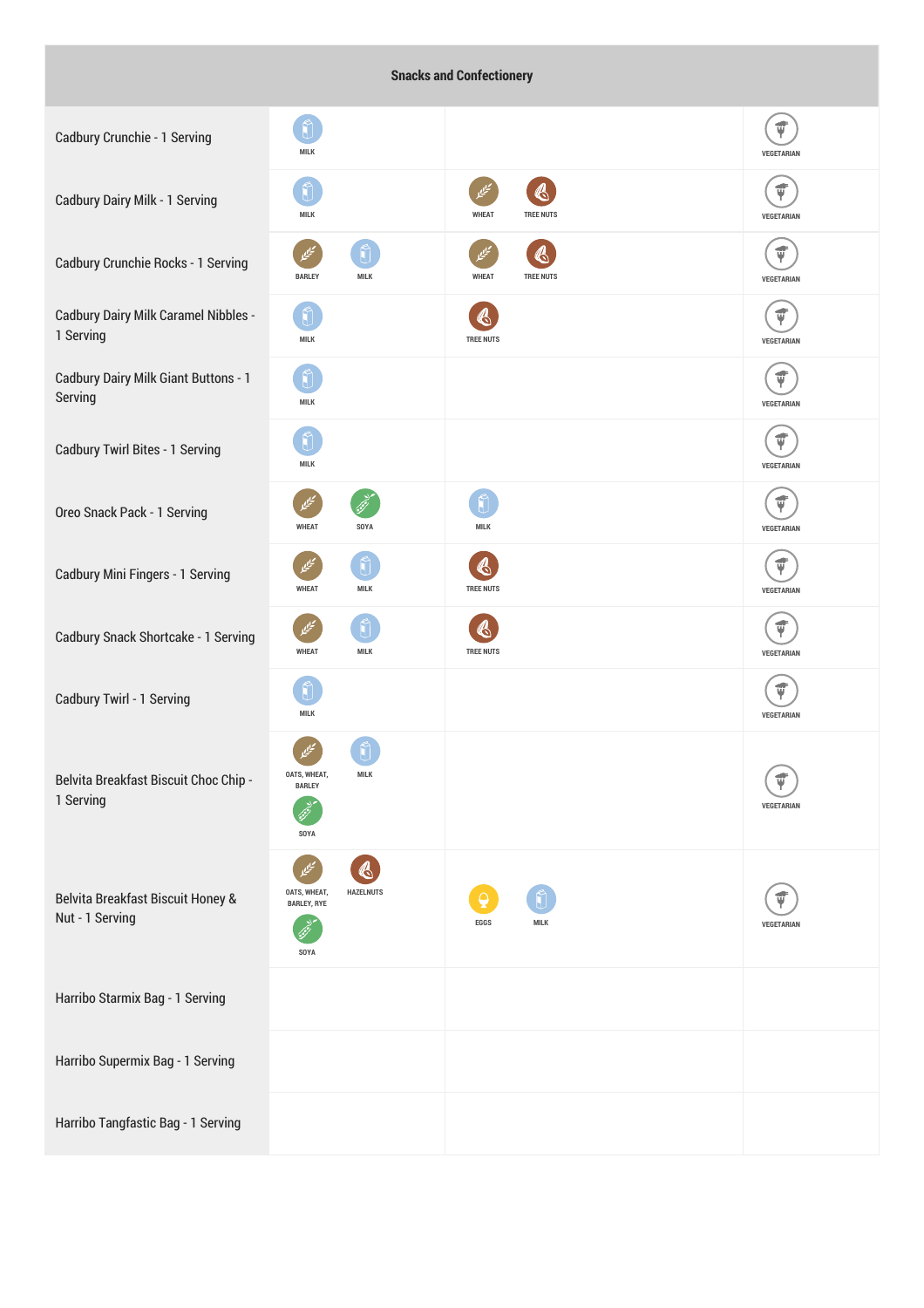| Nobby's Nuts Classic Salted - 1<br>Serving           | <b>PEANUTS</b>                              | G<br><b>TREE NUTS</b><br>WHEAT,<br>CELERY<br><b>MUSTARD</b><br><b>BARLEY</b><br>MILK<br>SOYA                   | ψ<br>VEGETARIAN                            |
|------------------------------------------------------|---------------------------------------------|----------------------------------------------------------------------------------------------------------------|--------------------------------------------|
| Nobby's Nuts Dry Roasted - 1 Serving                 | <b>PEANUTS</b>                              | $\mathcal{A}$<br>۵.<br><b>TREE NUTS</b><br>WHEAT,<br>CELERY<br><b>MUSTARD</b><br><b>BARLEY</b><br>MILK<br>SOYA | $\vec{\Psi}$<br>VEGETARIAN                 |
| Nobby's Nuts Sweet Chilli - 1 Serving                | <b>PEANUTS</b><br>WHEAT,<br><b>BARLEY</b>   | $\mathbf{Q}_\mathbf{a}$<br>$\bigcirc$<br>Ñ<br><b>TREE NUTS</b><br>CELERY<br><b>MUSTARD</b><br>MILK<br>SOYA     | $\vec{\Psi}$<br>VEGETARIAN                 |
| Pom Bear - 1 Serving                                 |                                             |                                                                                                                | $\vec{\Psi}$<br>VEGETARIAN<br><b>VEGAN</b> |
| Pringles Original - 1 Serving                        | <b>WHEAT</b>                                |                                                                                                                | ψ<br>VEGETARIAN<br><b>VEGAN</b>            |
| Pringles Sour Cream & Onion - 1<br>Serving           | <b>WHEAT</b><br>MILK                        |                                                                                                                | $\vec{\Psi}$<br>VEGETARIAN                 |
| Pringles Salt & Vinegar - 1 Serving                  | Ũ<br><b>MILK</b><br>WHEAT,<br><b>BARLEY</b> |                                                                                                                | $\vec{\Psi}$<br>VEGETARIAN                 |
| Real Handcooked Crisps Cheese &<br>Onion - 1 Serving | MILK                                        |                                                                                                                | $\vec{\Psi}$<br>VEGETARIAN                 |
| Real Handcooked Crisps Sea Salt - 1<br>Serving       |                                             |                                                                                                                | ψ<br>VEGETARIAN<br><b>VEGAN</b>            |
| The Snaffling Pig Co. BBQ - 1 Serving                |                                             |                                                                                                                |                                            |
| The Snaffling Pig Co. Paprika - 1<br>Serving         |                                             |                                                                                                                |                                            |
| The Snaffling Pig Co. Salted - 1<br>Serving          |                                             |                                                                                                                |                                            |
| Sahara Nuts Small - 1 Serving                        | <b>WHEAT</b><br><b>PEANUTS</b><br>CELERY    |                                                                                                                | ť<br>VEGETARIAN<br><b>VEGAN</b>            |
| Sahara Nuts Large - 1 Serving                        | <b>WHEAT</b><br><b>PEANUTS</b><br>CELERY    |                                                                                                                | ť<br>VEGETARIAN<br>VEGAN                   |
|                                                      |                                             |                                                                                                                |                                            |

**Bottled Soft Drinks**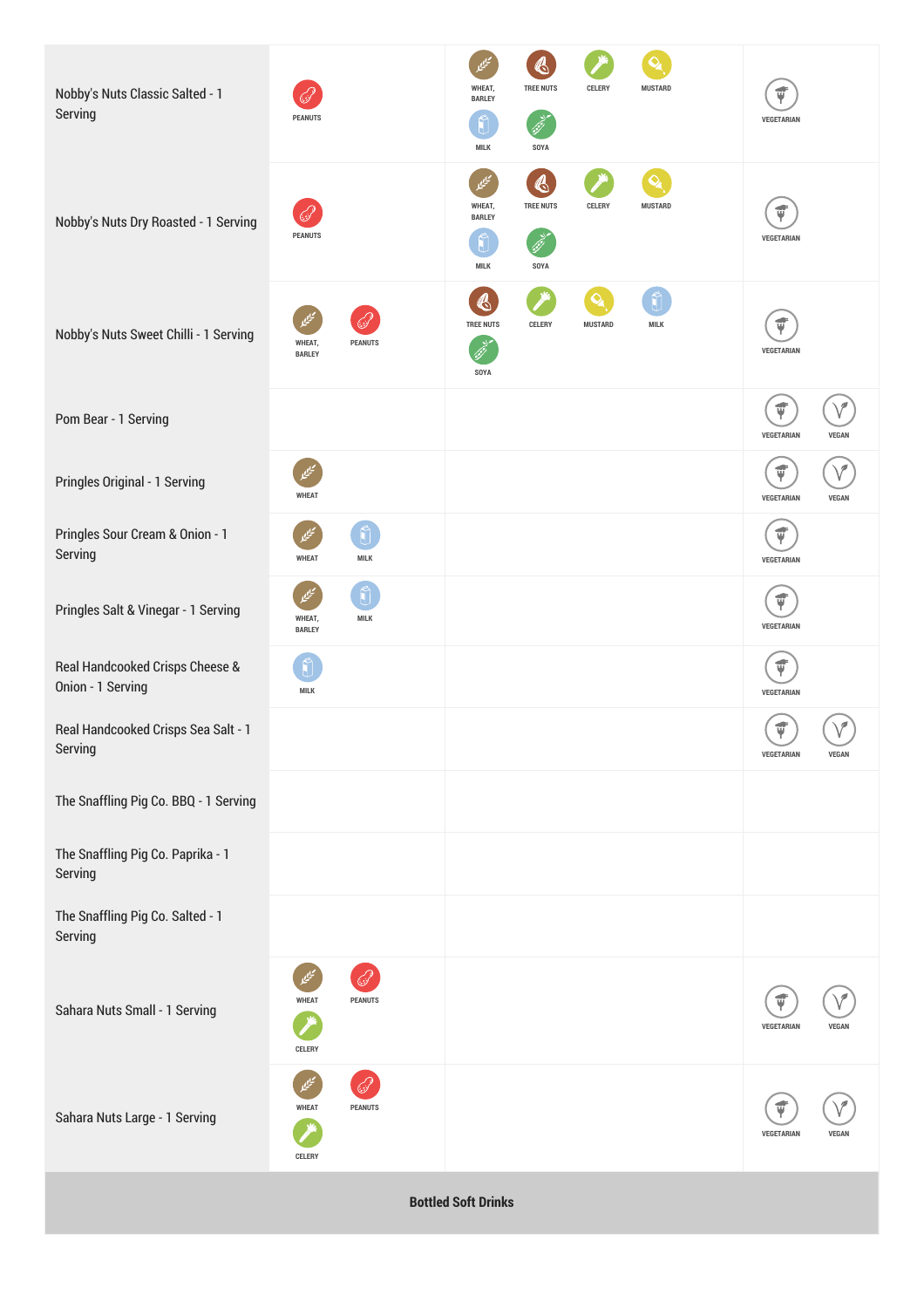| Appletiser - 1 Serving                               |              | VEGETARIAN                       | <b>VEGAN</b> |
|------------------------------------------------------|--------------|----------------------------------|--------------|
| Diet Coke Bottle - 1 Serving                         |              | $\vec{v}$<br>VEGETARIAN          | <b>VEGAN</b> |
| Coca-Cola Bottle - 1 Serving                         |              | VEGETARIAN                       |              |
| J20 Apple & Raspberry - 1 Serving                    |              | $\vec{\mathbf{y}}$<br>VEGETARIAN | <b>VFGA</b>  |
| J20 Orange & Passionfruit - 1<br>Serving             |              | ť<br>VEGETARIAN                  | <b>VEGAN</b> |
| J20 Apple & Mango - 1 Serving                        |              | ψ<br>VEGETARIAN                  | <b>VEGAN</b> |
| Capri Sun No Added Sugar<br>Blackcurrant - 1 Serving |              | $\vec{v}$<br>VEGETARIAN          |              |
| Capri Sun No Added Sugar Orange - 1<br>Serving       |              | VEGETARIAN                       | <b>VEGAN</b> |
| Fruit Shoot Orange - 1 Serving                       |              | ψ<br>VEGETARIAN                  | VEGAN        |
| Fruit Shoot Apple & Blackcurrant - 1<br>Serving      |              | ψ<br>VEGETARIAN                  | <b>VEGAN</b> |
| Ribena Blackcurrant - 1 Serving                      |              | VEGETARIAN                       | <b>VEGAN</b> |
| Oasis Zero Summer Fruit - 1 Serving                  |              | ť<br>VEGETARIAN                  | <b>VEGAN</b> |
| Oasis Zero Citrus Punch - 1 Serving                  |              | <b>VEGETARIAN</b>                | VEGAN        |
| Oasis Citrus Punch - 1 Serving                       |              |                                  |              |
| Red Bull - 1 Serving                                 |              | ť<br>VEGETARIAN                  | <b>HALAL</b> |
| Red Bull Zero Sugar - 1 Serving                      |              | VEGETARIAN                       | <b>HALAL</b> |
|                                                      | <b>Slush</b> |                                  |              |
| Slushy Jack's Medium - 1 Serving                     |              |                                  |              |
| Slushy Jack's Large - 1 Serving                      |              |                                  |              |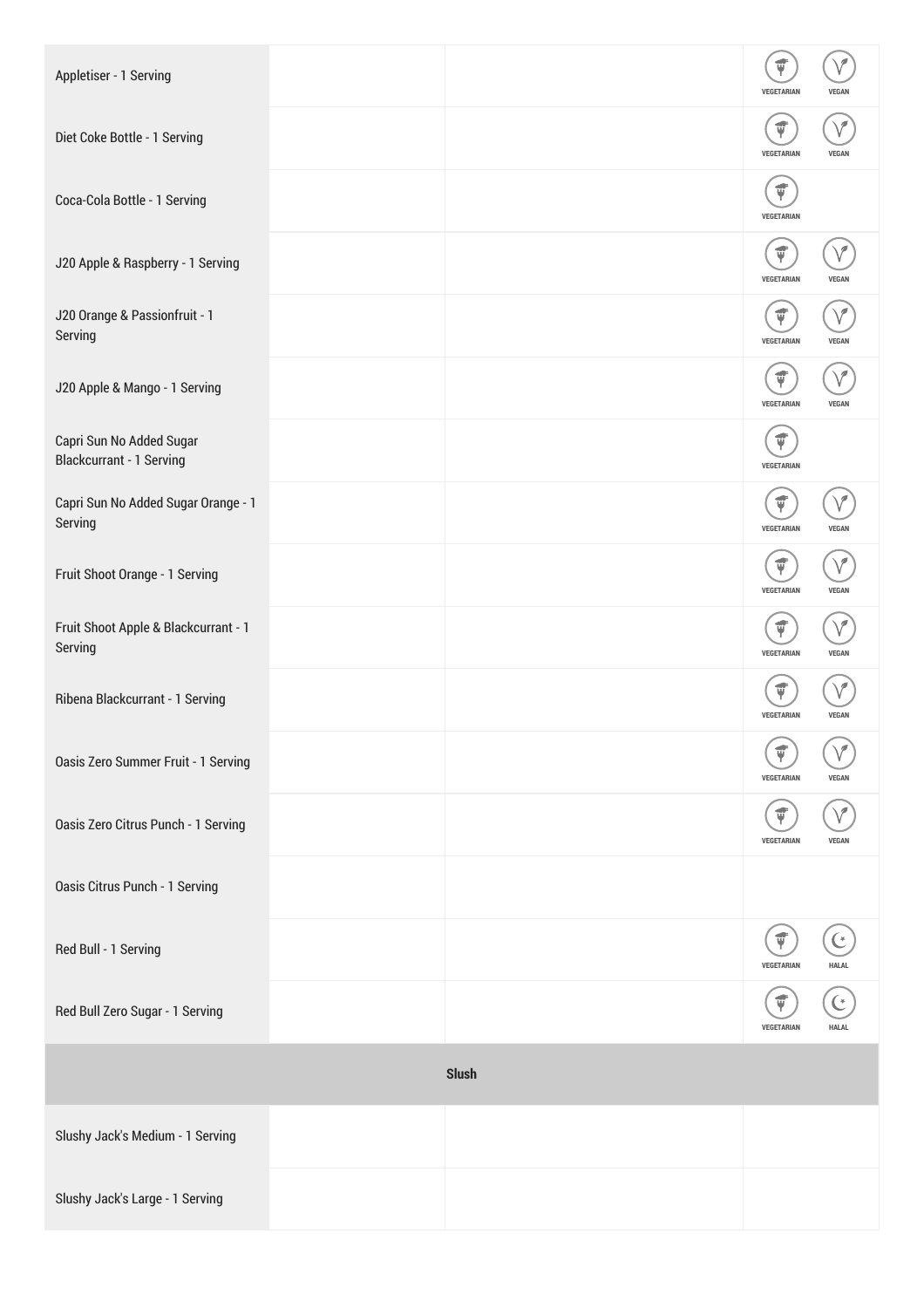| Slushy Jack's Jug - 1 Serving                      |               |                                        |              |
|----------------------------------------------------|---------------|----------------------------------------|--------------|
| Tango Ice Blast Regular - 1 Serving                |               |                                        |              |
| Tango Ice Blast Large - 1 Serving                  |               |                                        |              |
|                                                    | <b>Mixers</b> |                                        |              |
| Fentimans Ginger Beer - 1 Serving                  |               | $\vec{\Psi}$<br>VEGETARIAN             | <b>VEGAI</b> |
| Fentimans Rose Lemonade - 100g                     |               | VEGETARIAN                             | <b>VEGAN</b> |
| Fever-Tree Mediterranean Tonic - 1<br>Serving      |               |                                        |              |
| Fever-Tree Refreshingly light Tonic -<br>1 Serving |               |                                        |              |
| Schweppes Tonic Water - 1 Serving                  |               | Ú<br>VEGETARIAN                        |              |
| Schweppes Slimline Tonic - 1 Serving               |               | Ý<br>VEGETARIAN                        | <b>VEGAN</b> |
| Schweppes Ginger Beer - 1 Serving                  |               |                                        |              |
| Schweppes Ginger Ale - 1 Serving                   |               | $\frown$<br>$\vec{\Psi}$<br>VEGETARIAN | <b>VEGAN</b> |
| Schweppes Bitter Lemon - 1 Serving                 |               | Ý<br>VEGETARIAN                        | <b>VEGAN</b> |
| Red Bull - 1 Serving                               |               | ψ<br>VEGETARIAN                        | <b>HALAL</b> |
| Red Bull Zero Sugar - 1 Serving                    |               | ψ<br>VEGETARIAN                        | <b>HALAL</b> |
| Dash of R Whites Lemonade - 1<br>Serving           |               |                                        |              |
| Double Dash of R Whites Lemonade -<br>1 Serving    |               |                                        |              |
| Dash of Sprite Zero - 1 Serving                    |               | ψ<br>VEGETARIAN                        | <b>VEGAN</b> |
| Double Dash of Sprite Zero - 1<br>Serving          |               | VEGETARIAN                             | <b>VEGAN</b> |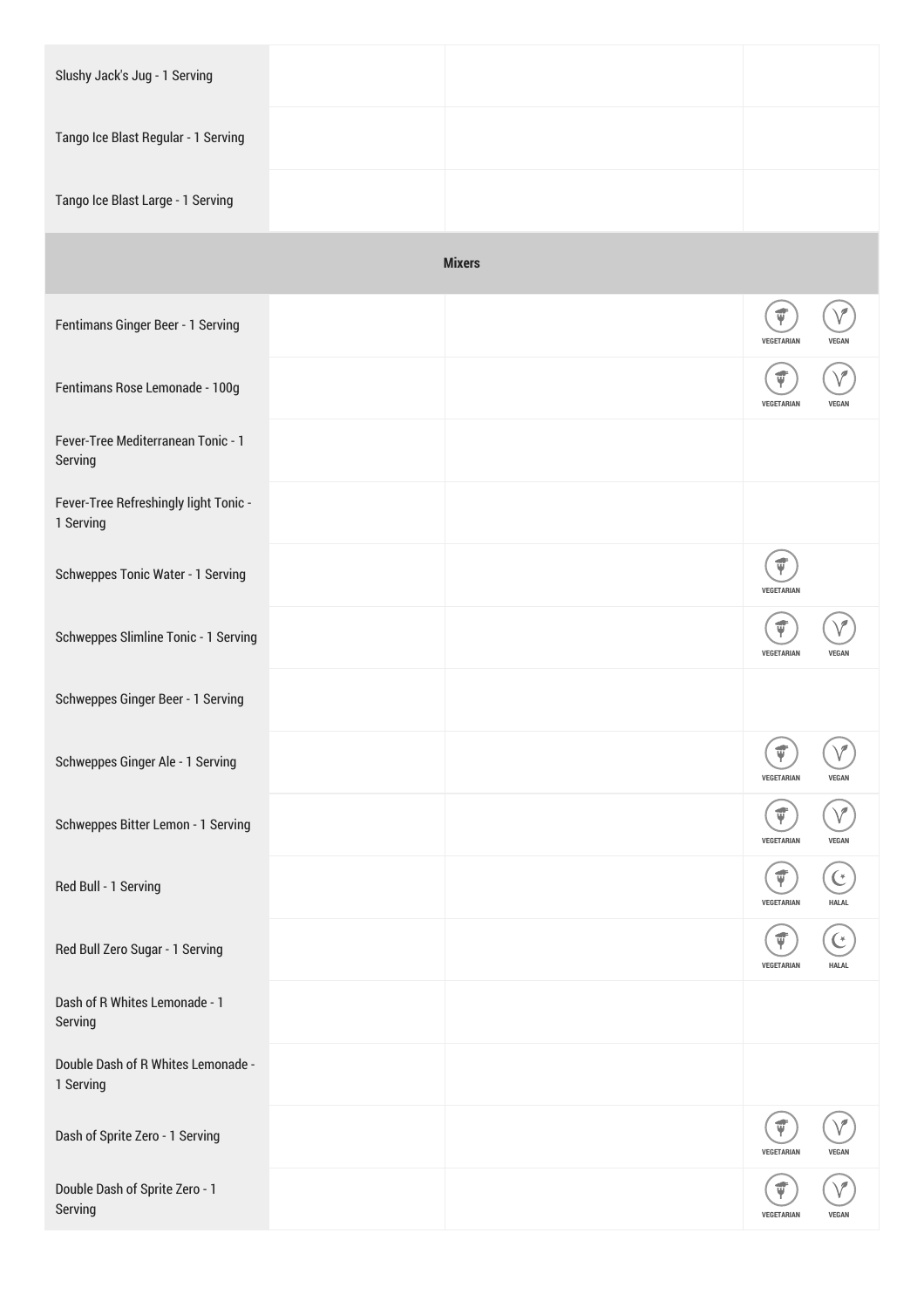| Dash of Schweppes Lemonade - 1<br>Serving                    |                            |                                  |              |
|--------------------------------------------------------------|----------------------------|----------------------------------|--------------|
| Double Dash of Schweppes<br>Lemonade - 1 Serving             |                            |                                  |              |
| Dash of Coca-Cola Zero - 1 Serving                           |                            | Ú<br>VEGETARIAN                  | <b>VEGAI</b> |
| Double Dash of Coca-Cola Zero - 1<br>Serving                 |                            | $\vec{\mathbf{v}}$<br>VEGETARIAN | <b>VEGAN</b> |
| Dash of Diet Coke - 1 Serving                                |                            | ť<br>VEGETARIAN                  | <b>VEGAN</b> |
| Double Dash of Diet Coke - 1 Serving                         |                            | Ψ<br>VEGETARIAN                  | VEGAN        |
| Dash of Coca-Cola - 1 Serving                                |                            | Ý<br>VEGETARIAN                  | <b>VEGAN</b> |
| Double Dash of Coca-Cola - 1 Serving                         |                            | VEGETARIAN                       | <b>VEGAN</b> |
|                                                              | <b>Draught Soft Drinks</b> |                                  |              |
| Coca-Cola Medium (16oz) Glass - 1<br>Serving                 |                            | $\vec{\bm{\psi}}$<br>VEGETARIAN  | <b>VEGAN</b> |
| Coca-Cola Large (22oz) Glass - 1<br>Serving                  |                            | <b>VEGETARIAN</b>                | <b>VEGAN</b> |
| Diet Coke Medium (16oz) Glass - 1<br>Serving                 |                            | ť<br>VEGETARIAN                  | <b>VEGAN</b> |
| Diet Coke Large (22oz) Glass - 1<br>Serving                  |                            | ψ<br>VEGETARIAN                  | VEGAN        |
| Coca-Cola Zero Medium (16oz) Glass<br>- 1 Serving            |                            | ψ<br><b>VEGETARIAN</b>           | <b>VEGAN</b> |
| Coca-Cola Zero Large (22oz) Glass -<br>1 Serving             |                            | ť<br>VEGETARIAN                  | <b>VEGAN</b> |
| Sprite Zero Sugar Medium (16oz)<br>Glass - 1 Serving         |                            | Ý<br>VEGETARIAN                  | VEGAN        |
| Sprite Zero Sugar Large (22oz) Glass<br>- 1 Serving          |                            | ₡<br>VEGETARIAN                  | VEGAN        |
| <b>Schweppes Lemonade Medium</b><br>(16oz) Glass - 1 Serving |                            |                                  |              |
| Schweppes Lemonade Large (22oz)<br>Glass - 1 Serving         |                            |                                  |              |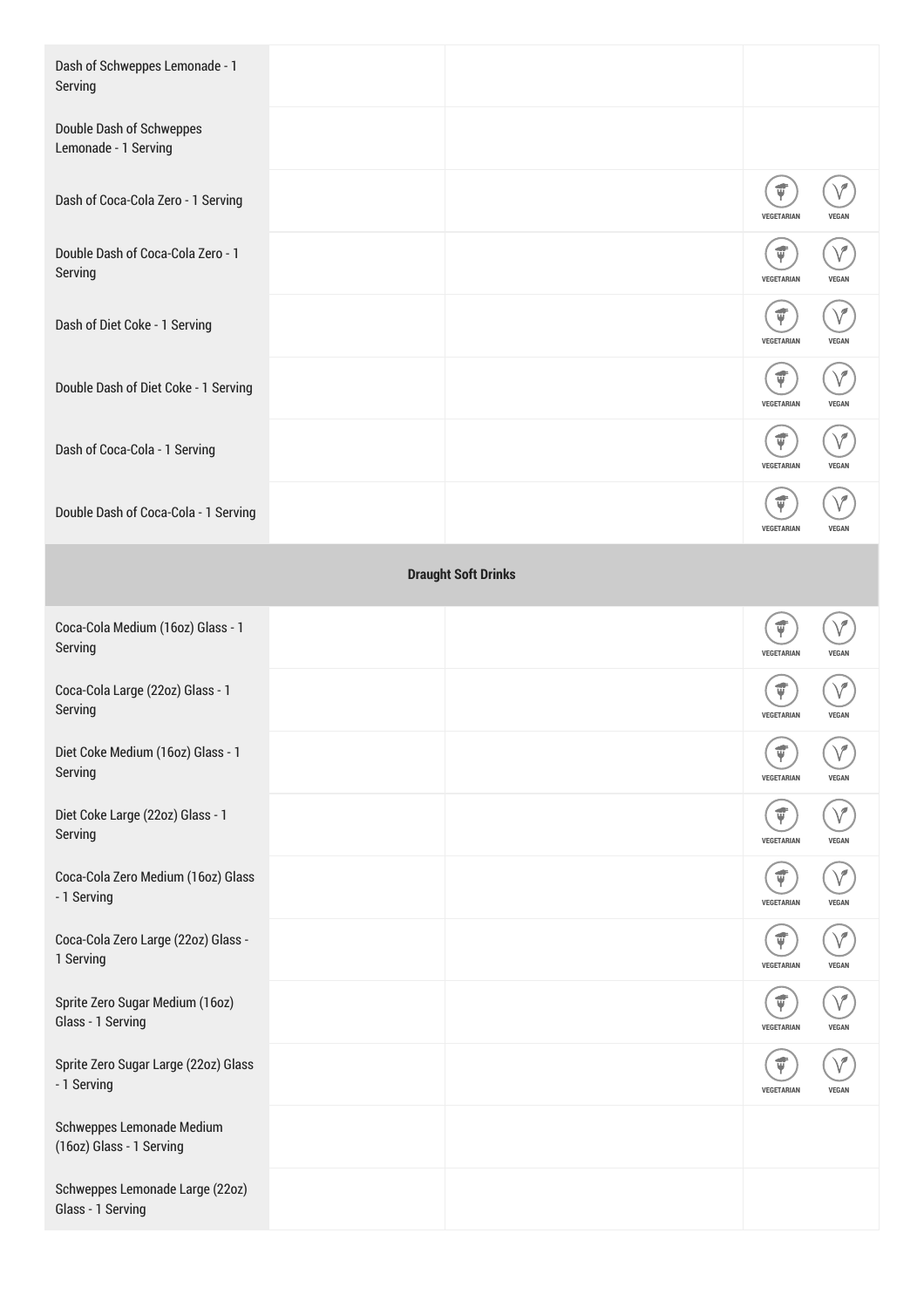| R. Whites Lemonade Medium (16oz)<br>Glass - 1 Serving |                  |                         |                                  |              |
|-------------------------------------------------------|------------------|-------------------------|----------------------------------|--------------|
| R. Whites Lemonade Large (22oz)<br>Glass - 1 Serving  |                  |                         |                                  |              |
| Fanta Medium (16oz) Glass - 1<br>Serving              |                  |                         | ť<br>VEGETARIAN                  | <b>VEGAN</b> |
| Fanta Large (22oz) Glass - 1 Serving                  |                  |                         | $\vec{\bm{\psi}}$<br>VEGETARIAN  | <b>VEGAN</b> |
|                                                       |                  | <b>Mocktails</b>        |                                  |              |
| Mango & Passionfruit Punch - 1<br>Serving             |                  |                         | $\vec{\bm{\psi}}$<br>VEGETARIAN  | <b>VEGAN</b> |
| Mock-jito - 1 Serving                                 |                  |                         | $\vec{\Psi}$<br>VEGETARIAN       | <b>VEGAN</b> |
| Strawberry Mock-jito - 1 Serving                      |                  |                         | $\vec{\mathbf{v}}$<br>VEGETARIAN | <b>VEGAN</b> |
| Strawberry & Passionfruit Cooler - 1<br>Serving       |                  |                         | VEGETARIAN                       | <b>VEGAN</b> |
|                                                       |                  | <b>Costa Hot Drinks</b> |                                  |              |
| Coffee Syrup Hazelnut - 1 Serving                     | <b>HAZELNUTS</b> |                         |                                  |              |
| Coffee Syrup Caramel - 1 Serving                      |                  |                         |                                  |              |
| Coffee Syrup Vanilla - 1 Serving                      |                  |                         |                                  |              |
| Costa Americano Small - 1 Serving                     |                  |                         |                                  |              |
| Costa Americano Medium - 1 Serving                    |                  |                         |                                  |              |
| Costa Americano Large - 1 Serving                     |                  |                         |                                  |              |
| Costa Latte Small - 1 Serving                         | MILK             |                         |                                  |              |
| Costa Latte Medium - 1 Serving                        | MILK             |                         |                                  |              |
| Costa Latte Large - 1 Serving                         | MILK             |                         |                                  |              |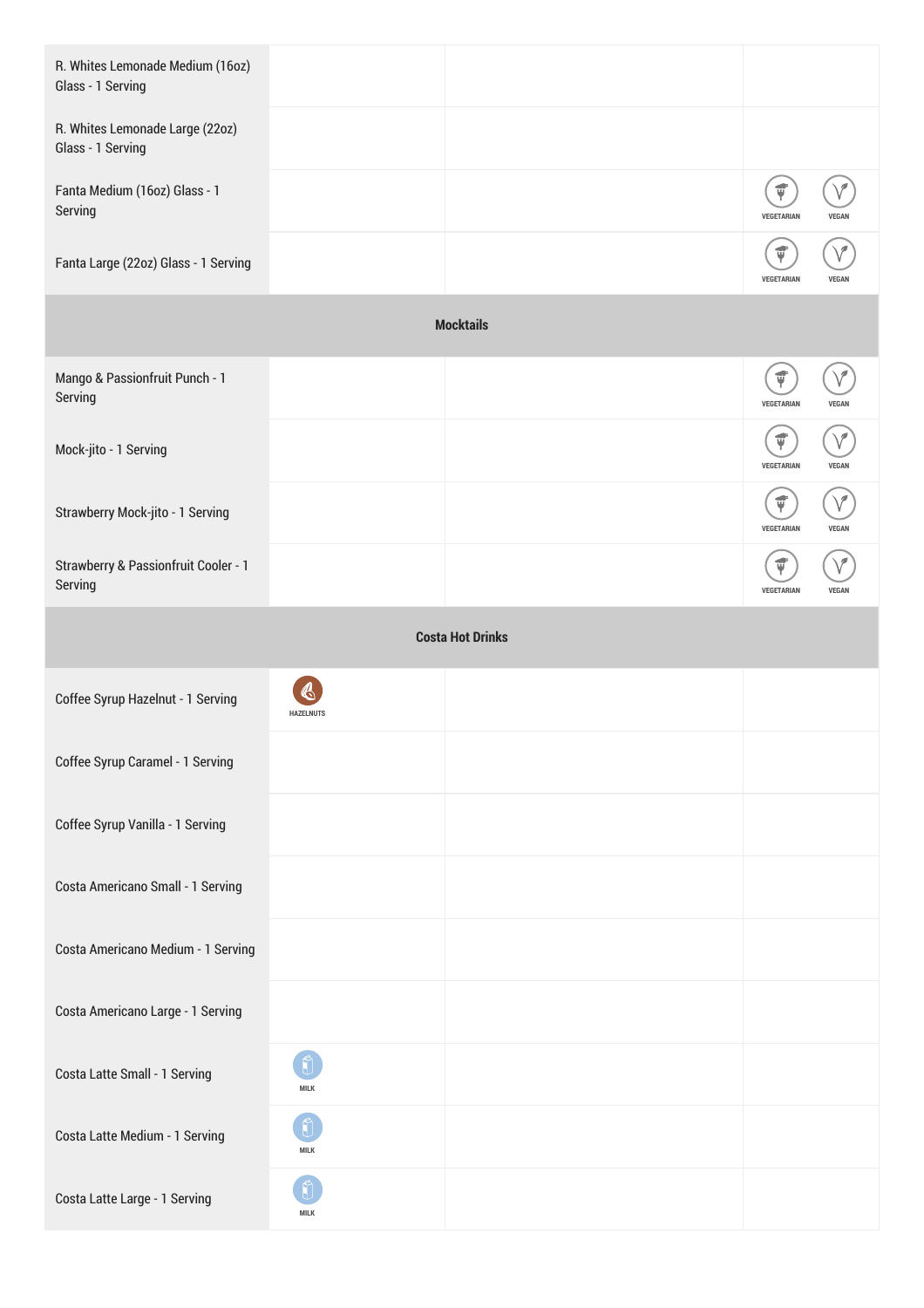| Costa Cappuccino Small - 1 Serving         | <b>MILK</b> |                |                         |
|--------------------------------------------|-------------|----------------|-------------------------|
| Costa Cappuccino Medium - 1<br>Serving     | <b>MILK</b> |                |                         |
| Costa Cappuccino Large - 1 Serving         | <b>MILK</b> |                |                         |
| Costa Mocha Small - 1 Serving              | <b>MILK</b> |                |                         |
| Costa Flat White - 1 Serving               | MILK        |                |                         |
| Costa Mocha Medium - 1 Serving             | MILK        |                |                         |
| Costa Mocha Large - 1 Serving              | <b>MILK</b> |                |                         |
| Costa Hot Chocolate Small - 1<br>Serving   | <b>MILK</b> |                |                         |
| Costa Hot Chocolate Medium - 1<br>Serving  | <b>MILK</b> |                |                         |
| Costa Hot Chocolate Large - 1<br>Serving   | <b>MILK</b> |                |                         |
| Costa English Breakfast Tea - 1<br>Serving |             |                |                         |
|                                            |             | <b>Spirits</b> |                         |
| Baileys - 1 Serving                        | <b>MILK</b> |                | $\vec{v}$<br>VEGETARIAN |
| Archer's Peach Schnapps - 1 Serving        |             |                |                         |
| Grey Goose Vodka - 1 Serving               |             |                |                         |
| Ciroc Vodka - 1 Serving                    |             |                |                         |
| Ciroc Red Berries Vodka - 1 Serving        |             |                |                         |
| Ciroc Pineapple Vodka - 1 Serving          |             |                |                         |
| Gordon's London Dry Gin - 1 Serving        |             |                |                         |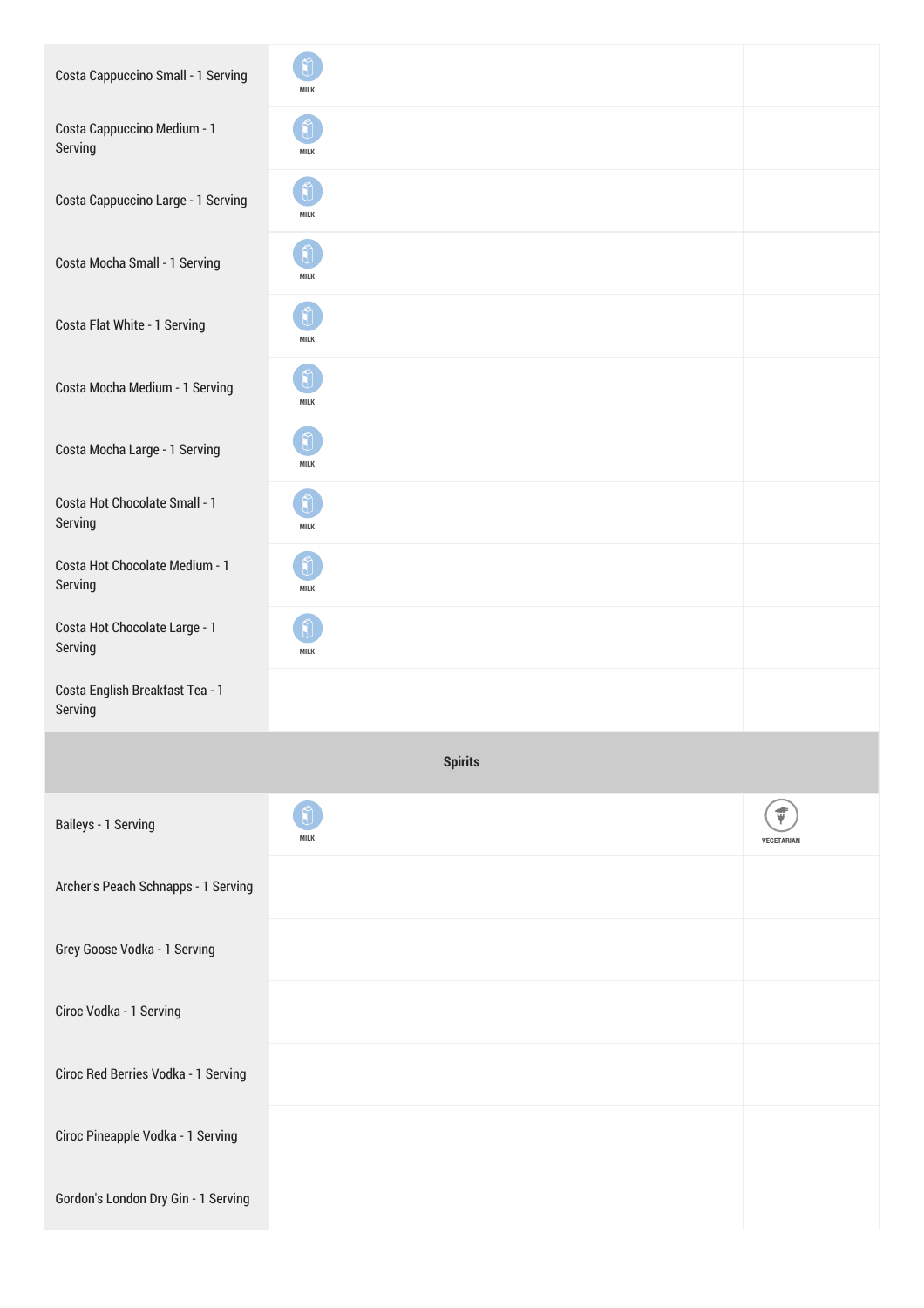| Gordon's Sicilian Lemon Gin - 1<br>Serving      |                                            |      |                                     |  |
|-------------------------------------------------|--------------------------------------------|------|-------------------------------------|--|
| Gordon's Pink Gin - 1 Serving                   |                                            |      |                                     |  |
| <b>Bombay Sapphire Gin - 1 Serving</b>          |                                            |      |                                     |  |
| Tanqueray No Ten Gin - 1 Serving                |                                            |      |                                     |  |
| Captain Morgan Dark Rum - 1<br>Serving          |                                            |      |                                     |  |
| Bell's Whisky - 1 Serving                       |                                            |      |                                     |  |
|                                                 |                                            | Wine |                                     |  |
| MOUNTAIN RANGE MERLOT - 100g                    | A<br><b>SULPHITES</b>                      |      |                                     |  |
| MOUNTAIN RANGE SAUVIGNON<br><b>BLANC - 100g</b> | <b>SULPHITES</b>                           |      |                                     |  |
| MOUNTAIN RANGE ROSÉ - 100g                      | <b>SULPHITES</b>                           |      |                                     |  |
| TRIVENTO TRIBU MALBEC - 100g                    | $\sqrt{50}$<br><b>SULPHITES</b>            |      |                                     |  |
| CASILLERO DEL DIABLO ROSÉ - 100g                | 厶<br><b>SULPHITES</b>                      |      |                                     |  |
| CASILLERO DEL DIABLO PINOT<br>GRIGIO - 100g     | <b>SULPHITES</b>                           |      |                                     |  |
| FREIXENET ALCOHOL FREE<br>SPARKLING - 100g      | $\sqrt{302}$<br><b>SULPHITES</b>           |      | $\vec{\Psi}$<br>VEGETARIAN<br>VEGAN |  |
| FREIXENET ITALIAN SPARKLING<br>ROSÉ - 100g      | <b>SULPHITES</b>                           |      | ť<br>VEGETARIAN<br><b>VEGAN</b>     |  |
| FREIXENET PROSECCO - 100g                       | <b>SULPHITES</b>                           |      | ψ<br>VEGETARIAN<br><b>VEGAN</b>     |  |
| <b>Beers &amp; Cider</b>                        |                                            |      |                                     |  |
| ASPALL 4.5% CYDER - 100g                        | $\sqrt{\frac{1}{200}}$<br><b>SULPHITES</b> |      | ť<br>VEGETARIAN<br><b>VEGAN</b>     |  |
| <b>ATLANTIC PALE ALE - 100g</b>                 | WHEAT,<br><b>BARLEY</b>                    |      |                                     |  |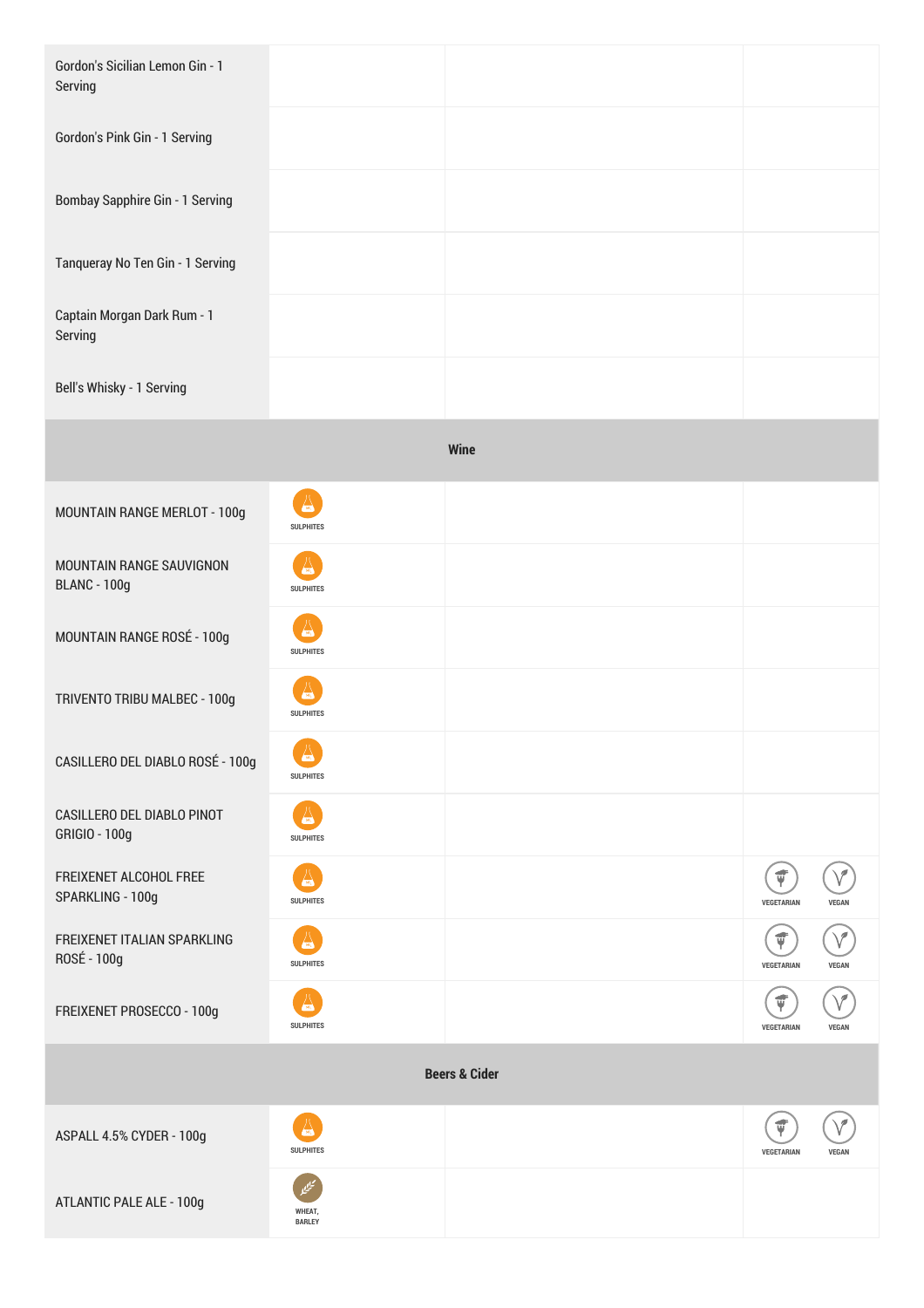| BLUE MOON - 100g                            | OATS, WHEAT,<br><b>BARLEY</b>               | ✿<br>KOSHER                                                                                                                                                                                                                                                                                                                                                                                                                                                                                                                                                            |
|---------------------------------------------|---------------------------------------------|------------------------------------------------------------------------------------------------------------------------------------------------------------------------------------------------------------------------------------------------------------------------------------------------------------------------------------------------------------------------------------------------------------------------------------------------------------------------------------------------------------------------------------------------------------------------|
| BUD LIGHT - 100g                            | <b>BARLEY</b>                               |                                                                                                                                                                                                                                                                                                                                                                                                                                                                                                                                                                        |
| <b>BUDWEISER 4.5% - 100g</b>                | <b>BARLEY</b>                               |                                                                                                                                                                                                                                                                                                                                                                                                                                                                                                                                                                        |
| CARLING - 100g                              | WHEAT,<br><b>BARLEY</b>                     |                                                                                                                                                                                                                                                                                                                                                                                                                                                                                                                                                                        |
| CARLING CIDER - 100g                        | <b>SULPHITES</b>                            | $\vec{\Psi}$<br>VEGETARIAN                                                                                                                                                                                                                                                                                                                                                                                                                                                                                                                                             |
| <b>CARLING BLACK FRUITS CIDER -</b><br>100g | $\frac{1}{20}$<br><b>SULPHITES</b>          |                                                                                                                                                                                                                                                                                                                                                                                                                                                                                                                                                                        |
| COORS - 100g                                | WHEAT,<br><b>BARLEY</b>                     | $\bigtimes\hspace{-5pt}\bigtimes\hspace{-5pt}\bigtimes\hspace{-5pt}\bigtimes\hspace{-5pt}\bigtimes\hspace{-5pt}\bigtimes\hspace{-5pt}\bigtimes\hspace{-5pt}\bigtimes\hspace{-5pt}\bigtimes\hspace{-5pt}\bigtimes\hspace{-5pt}\bigtimes\hspace{-5pt}\bigtimes\hspace{-5pt}\bigtimes\hspace{-5pt}\bigtimes\hspace{-5pt}\bigtimes\hspace{-5pt}\bigtimes\hspace{-5pt}\bigtimes\hspace{-5pt}\bigtimes\hspace{-5pt}\bigtimes\hspace{-5pt}\bigtimes\hspace{-5pt}\bigtimes\hspace{-5pt}\bigtimes\hspace{-5pt}\bigtimes\hspace{-5pt}\bigtimes\hspace{-5pt}\bigtimes\$<br>KOSHER |
| CORONA EXTRA - 100g                         | تيلي<br><b>BARLEY</b>                       |                                                                                                                                                                                                                                                                                                                                                                                                                                                                                                                                                                        |
| DEAD PONY CLUB - 100g                       | <b>BARLEY</b>                               | $\vec{v}$<br>VEGETARIAN<br><b>VEGAN</b>                                                                                                                                                                                                                                                                                                                                                                                                                                                                                                                                |
| DOOM BAR BOTTLE - 100g                      | <b>BARLEY</b>                               |                                                                                                                                                                                                                                                                                                                                                                                                                                                                                                                                                                        |
| <b>GUINNESS DRAUGHT - 100g</b>              | WHEAT,<br><b>BARLEY</b>                     | <b>VEGETARIAN</b><br><b>VEGAN</b>                                                                                                                                                                                                                                                                                                                                                                                                                                                                                                                                      |
| MADRI EXCEPCIONAL - 100g                    | WHEAT,<br><b>BARLEY</b>                     |                                                                                                                                                                                                                                                                                                                                                                                                                                                                                                                                                                        |
| MAGNERS ORIGINAL - 100g                     | $\left( \infty \right)$<br><b>SULPHITES</b> |                                                                                                                                                                                                                                                                                                                                                                                                                                                                                                                                                                        |
| MAGNERS PEAR - 100g                         | <b>SULPHITES</b>                            |                                                                                                                                                                                                                                                                                                                                                                                                                                                                                                                                                                        |
| PERONI NASTRO AZZURO - 100g                 | <b>BARLEY</b>                               | $\vec{\Psi}$<br>VEGETARIAN<br><b>VEGAN</b>                                                                                                                                                                                                                                                                                                                                                                                                                                                                                                                             |
| PRAVHA - 100g                               | WHEAT,<br><b>BARLEY</b>                     |                                                                                                                                                                                                                                                                                                                                                                                                                                                                                                                                                                        |
| PUNK IPA - 100g                             | <b>BARLEY</b>                               | $\vec{\Psi}$<br>VEGETARIAN<br><b>VEGAN</b>                                                                                                                                                                                                                                                                                                                                                                                                                                                                                                                             |
| RECKORDERLIG Dry Apple 5.0% -<br>100g       | <b>SULPHITES</b>                            | ť<br>VEGETARIAN<br><b>VEGAN</b>                                                                                                                                                                                                                                                                                                                                                                                                                                                                                                                                        |